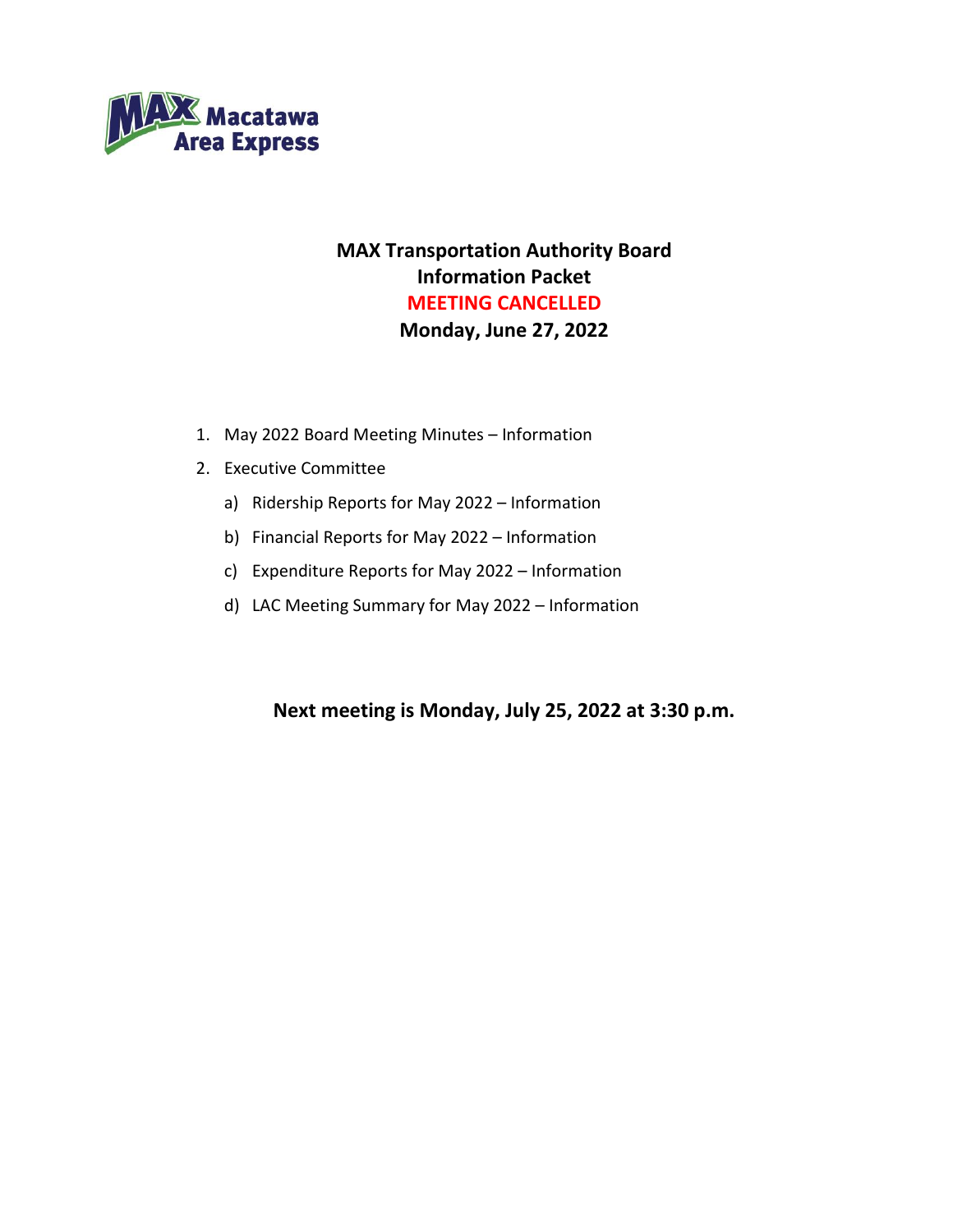

# **Macatawa Area Express Transportation Authority Meeting Minutes Monday, May 23, 2022 Proposed Minutes**

The Macatawa Area Express Transportation Authority Board met at 3:30 pm in the training room at the MAX Operations building - 11660 Greenway Drive, Holland, MI 49424.

|                        | Members Present: Chair Russ TeSlaa and Secretary/Treasurer Joe Baumann; Board Members Jason<br>Latham, Meika Weiss, Jan Steggerda and Kevin Klynstra                                                                                                                                                                                                                                                                                                                                                                                                                                                                                                         |
|------------------------|--------------------------------------------------------------------------------------------------------------------------------------------------------------------------------------------------------------------------------------------------------------------------------------------------------------------------------------------------------------------------------------------------------------------------------------------------------------------------------------------------------------------------------------------------------------------------------------------------------------------------------------------------------------|
| <b>Others Present:</b> | Lynn McCammon                                                                                                                                                                                                                                                                                                                                                                                                                                                                                                                                                                                                                                                |
|                        | Members Absent: Vice-Chair Lyn Raymond, Al Rios, and Kristin Myers                                                                                                                                                                                                                                                                                                                                                                                                                                                                                                                                                                                           |
| <b>Staff Present:</b>  | Elisa Hoekwater, Beth Higgs, and Barbara Sonnerville                                                                                                                                                                                                                                                                                                                                                                                                                                                                                                                                                                                                         |
| 5.22.1                 | Approval of the March 28, 2022 Board Meeting Minutes<br>A motion was made by Weiss and supported by Baumann to approve the March 28,<br>2022 board meeting minutes. Motion carried unanimously.                                                                                                                                                                                                                                                                                                                                                                                                                                                              |
| 5.22.2                 | <b>Public Comment</b><br>There were no public comments.                                                                                                                                                                                                                                                                                                                                                                                                                                                                                                                                                                                                      |
| 5.22.3                 | <b>Marketing Committee</b><br>Higgs reported that Marketing is working on the Employee Appreciation week<br>events. There will be lots of fun, games and treats throughout the week which will<br>end with an employee party on Sunday, July 24 <sup>th</sup> at Hagar Park in Jenison. This year,<br>along with the "Golden Wheel Award" that is presented to a Driver, a "Commitment<br>to Excellence Award" will be given to a Staff member. The awards will be given to an<br>employee who is nominated by fellow employees and will be graded on nine<br>different criteria. The winners will be given a plaque, a MAX jacket, and a monetary<br>award. |
| 5.22.3a                | <b>Call Center Summary</b><br>There was no discussion.                                                                                                                                                                                                                                                                                                                                                                                                                                                                                                                                                                                                       |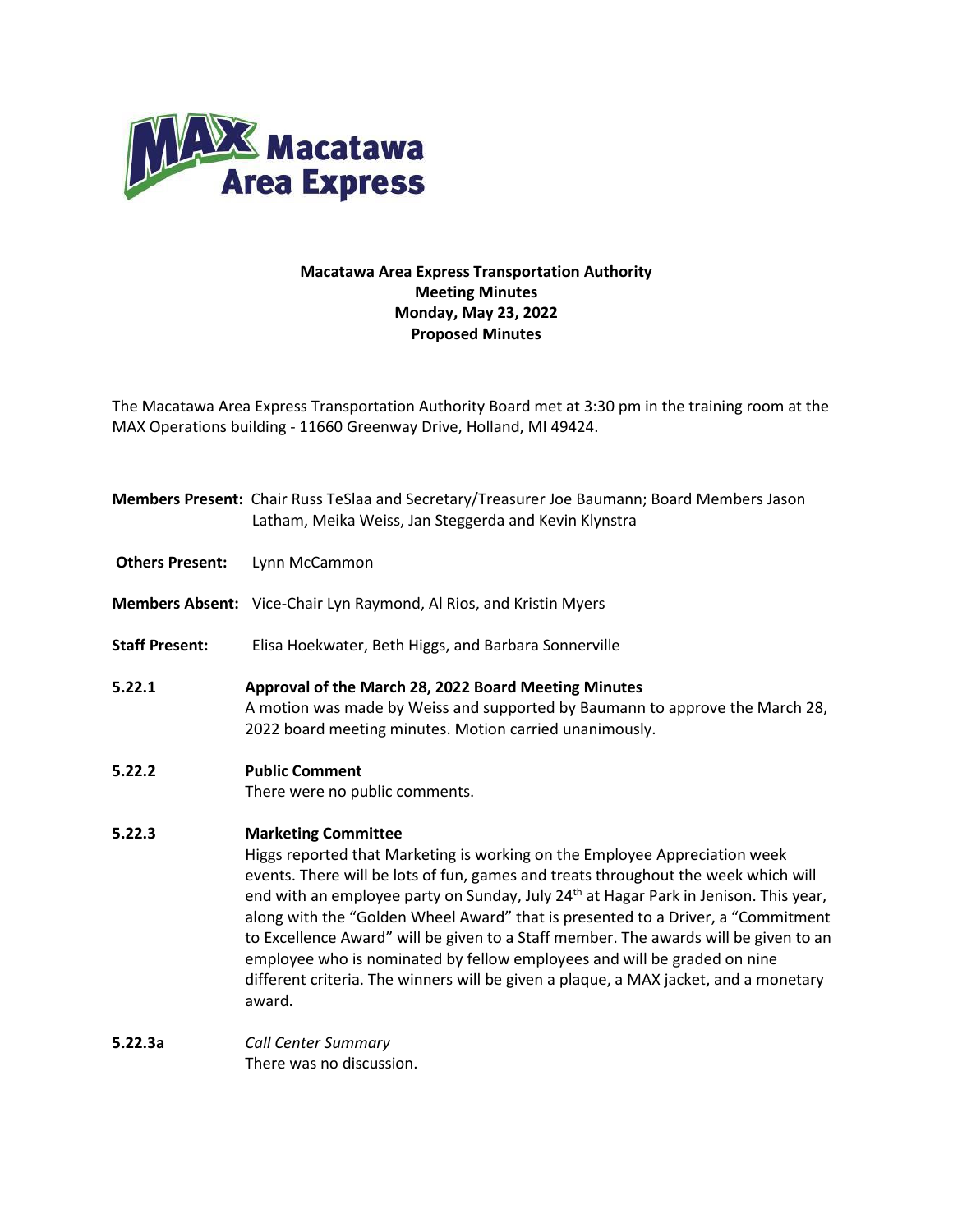**5.22.4 Executive Committee**

## **5.22.4a** *MAX L-4029 and Certificate of Compliance*

The 2022 Tax Rate Request Form L-4029 and Certificate of Compliance was prepared and submitted on behalf of Macatawa Area Transportation Authority showing the tax rates authorized for levy on the 2022 tax roll. A motion was made by Latham and supported by Weiss to authorize the submission of the Form L-4029 and Certificate of Compliance as written. Motion carried unanimously.

# **5.22.4b** *Mid-Year Budget Amendment* The direction from the Executive Committee in preparing the FY2022 budget was to reduce the amount of federal operating assistance in order to increase the amount of funding that can be allocated for capital purchases. When the FY2022 budget was prepared, it was based on the following assumptions:

- State funding formula to be 37.54% of eligible expenses. After the fiscal year began, MDOT informed small urban transit agencies that the Local Bus Operating allocation would be reduced to 34.99%, which means that more local funding is required to maintain the same budget.
- Local funding to include fare collection for the entire fiscal year. MAX began collecting fares in May 2022, so will collect less than half of the fares anticipated.
- Federal funding for operating expenses to remain at \$1,185,225. The federal allocation of 5307 funds has increased and MAX will allocate 1,250,000 toward operating assistance.
- CARES Act funding of \$9000,000 to be applied to cover the increase in expenses in FY2022.

Staff requested an approval for the amended FY2022 budget. A motion was made by Baumann and supported by Weiss to approve the recommended budget amendments as presented. Motion carried unanimously.

# **5.22.4c** *Greenway Facility Budget Proposal for 2nd Floor Renovation*

as written. Motion carried unanimously.

Through a Request for Qualifications (RFQ) procurement method, in November of 2021 Lakewood Construction was selected as the qualified firm to manage the 2<sup>nd</sup> floor renovation at MAX Greenway Operations facility. The work will include the construction of six enclosed offices, small kitchen, two restrooms, conference room, uniform storage/fitting room, and an IT storage room, as well as an inviting seating area for staff or visitors to meet in a more casual setting. On March 7, 2022, MAX issued a Request for Proposal (RFP) to Lakewood Construction with the submission date of May 11, 2022. Leading up to the RFP, the firm's team and MAX Renovation Committee met many times to discuss design options and construction phase. Through those meetings, MAX identified enhancements to the space that will be beneficial long term. MAX staff requested board approval of the proposal submitted by Lakewood Construction on May 11, 2022 in the amount of \$441,358.00 to renovate the  $2^{nd}$  floor of the Greenway facility. A motion was made by Baumann and supported by Latham to approve the proposal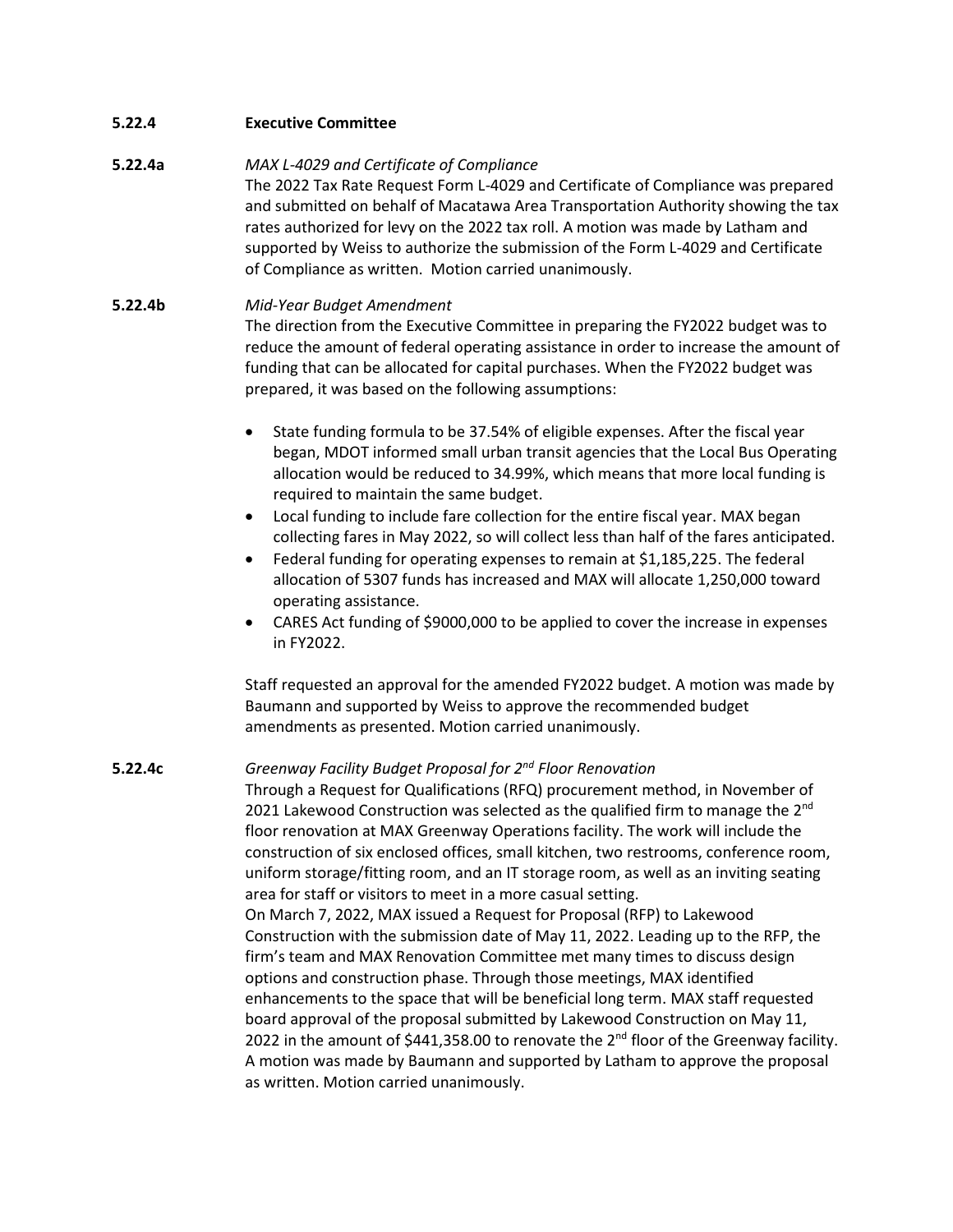- **5.22.4d** *Ridership Reports for April 2022* There was no discussion.
- **5.22.4e** *Financial Reports for April 2022* There was no discussion.
- **5.22.4f** *Expenditure Reports for April 2022* There was no discussion.
- **5.22.4g** *LAC Meeting Summary for April 2022* There was no discussion.

# **5.22.5 MAX Director's Report**

Hoekwater reported that the management team has been working on making the wage adjustments and implementing the new Step Program that were approved by the MAX Board at the regular board meeting on March 28, 2022. The new digital radios have arrived and initial reports are very good. The sound quality and reliability over the old radios are a great improvement. MAX is currently looking into reopening Route 11 that goes out to Zeeland Hospital and the two Twilight Routes 9 & 10 that provide evening fixed route services. Driver availability and ridership will play a role in the decision and timing of the reopening.

# **5.22.6 Adjournment**

A motion was made by Baumann and supported by Weiss to adjourn the meeting. Motion carried unanimously.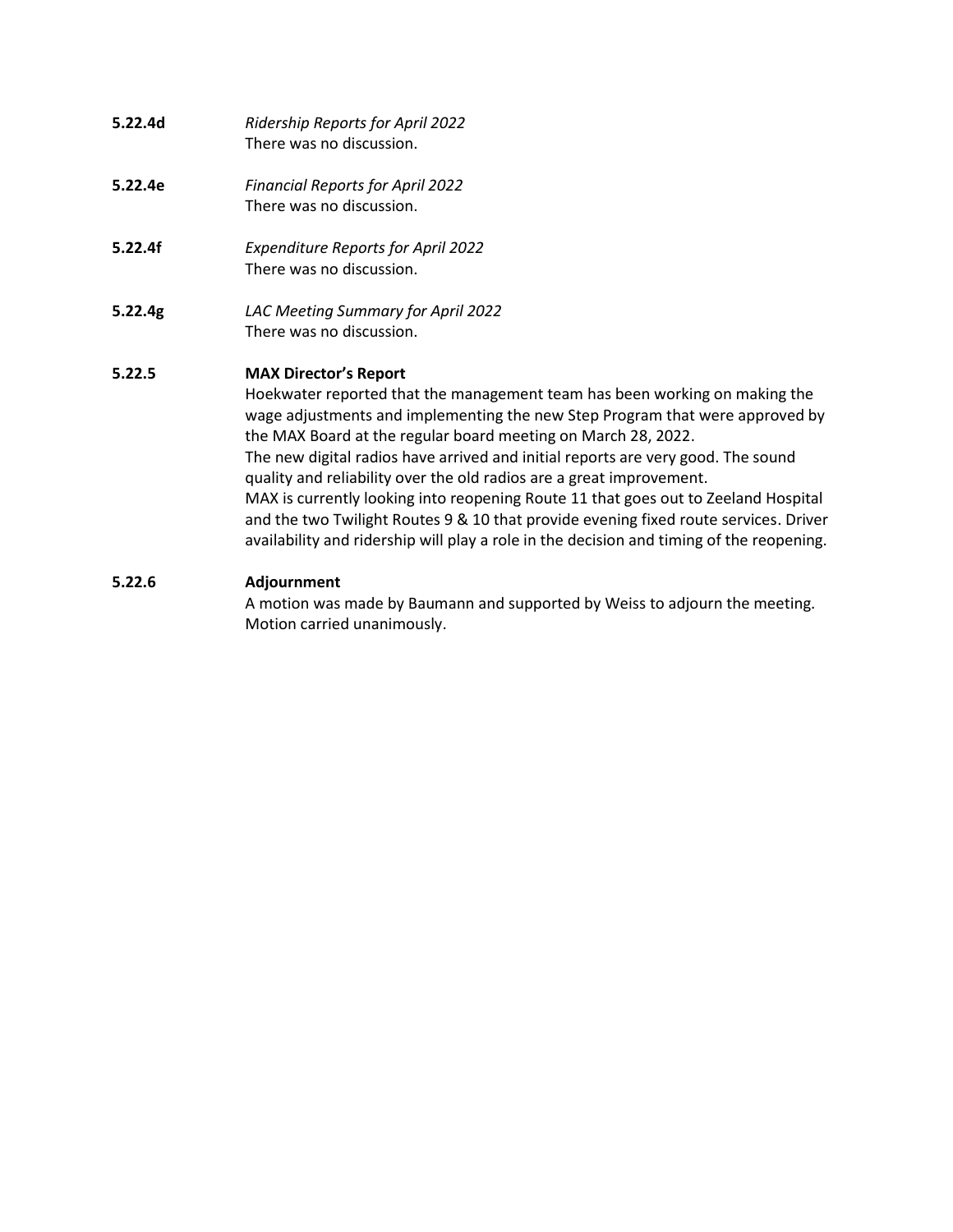#### **MACATAWA AREA EXPRESS ‐ MONTHLY RIDERSHIP SUMMARY**

(NOTES: Some figures calculated using non-rounded numbers. AUXILIARY ridership includes counts for non-traditional services: Tulip Time Tours, Shuttle, Kertsmarket, etc.)

| <b>FIXED ROUTE</b> |              | TOTAL MONTHLY BOARDING   |          |                          | AVG. WEEKDAY BOARDING    |                          |                          | AVG. SATURDAY BOARDING   |                          |                     |          | TOTAL MONTHLY BOARDING |        |
|--------------------|--------------|--------------------------|----------|--------------------------|--------------------------|--------------------------|--------------------------|--------------------------|--------------------------|---------------------|----------|------------------------|--------|
|                    | MAY. '22     | MAY. '21                 | % CHG.   | MAY. '22                 | <b>MAY.</b> '21          | % CHG.                   | MAY. '22                 | MAY. '21                 | % CHG.                   |                     | MAY. '22 | MAY. '21               | % CHG. |
| ROUTE 1            | 1,948        | 1,972                    | $-1.2%$  | 92.8                     | 98.6                     | $-5.9%$                  | 0.0                      | 0.0                      | #DIV/0!                  | CITY OF HOLLAND     | 6,880    | 4,889                  | 40.7%  |
| ROUTE <sub>2</sub> | 2,404        | 1,660                    | 44.8%    | 114.5                    | 83.0                     | 37.9%                    | 0.0                      | 0.0                      | #DIV/0!                  | <b>HOLLAND TWP.</b> | 5,605    | 4,488                  | 24.9%  |
| ROUTE 3            | 1,551        | 1,017                    | 52.5%    | 73.9                     | 50.9                     | 45.1%                    | 0.0                      | 0.0                      | #DIV/0!                  | CITY OF ZEELAND     | 1,378    | 801                    | 72.1%  |
| ROUTE 4            | 1,430        | 1,000                    | 43.0%    | 68.1                     | 50.0                     | 36.2%                    | 0.0                      | 0.0                      | #DIV/0!                  | ZEELAND TWP.        | 0        | 0                      | #DIV/0 |
| ROUTE <sub>5</sub> | 1,476        | 1,124                    | 31.3%    | 70.3                     | 56.2                     | 25.1%                    | 0.0                      | 0.0                      | #DIV/0!                  |                     |          |                        |        |
| ROUTE 6            | 2,240        | 1.648                    | 35.9%    | 106.7                    | 82.4                     | 29.4%                    | 0.0                      | 0.0                      | #DIV/0!                  | <b>AUXILIARY</b>    | 0        | 0                      | #DIV/0 |
| ROUTE <sub>7</sub> | 1,363        | 914                      | 49.1%    | 64.9                     | 45.7                     | 42.0%                    | 0.0                      | 0.0                      | #DIV/0!                  |                     |          |                        |        |
| ROUTE 8            | 1,451        | 843                      | 72.1%    | 69.1                     | 42.2                     | 63.7%                    | 0.0                      | 0.0                      | #DIV/0!                  |                     |          |                        |        |
| ROUTE 11           | 0            | 0                        | #DIV/0!  | 0.0                      | 0.0                      | #DIV/0!                  | 0.0                      | 0.0                      | #DIV/0!                  |                     |          |                        |        |
| ROUTE 12           |              |                          |          |                          | 0.0                      | #DIV/0                   | 0.0                      | 0.0                      | #DIV/0!                  |                     |          |                        |        |
| ROUTE 13           |              |                          |          |                          |                          | ĐIV/0                    |                          |                          |                          |                     |          |                        |        |
| ROUTE 14           | <b>XREF!</b> |                          | #REF!    | #REF!                    | 0.0                      | #REF!                    | #REF!                    | 0.0                      | #REF!                    |                     |          |                        |        |
| <b>AUXILIARY</b>   | 0            | 0                        | #DIV/0!  | $\sim$                   | $\overline{\phantom{a}}$ | $\sim$                   | $\overline{\phantom{0}}$ | $\overline{\phantom{a}}$ | $\overline{\phantom{a}}$ |                     |          |                        |        |
|                    | ۰.           | $\overline{\phantom{a}}$ |          | $\overline{\phantom{a}}$ | $\overline{\phantom{a}}$ | $\overline{\phantom{a}}$ | $\overline{\phantom{a}}$ |                          | $\overline{\phantom{a}}$ |                     |          |                        |        |
| <b>REGULAR</b>     | 8,876        | 5,893                    | 50.6%    | 422.7                    | 294.7                    | 43.4%                    | 0.0                      | 0.0                      | #DIV/0!                  |                     |          |                        |        |
| YOUTH              | 829          | 412                      | 101.2%   | 39.5                     | 20.6                     | 91.6%                    | 0.0                      | 0.0                      | #DIV/0!                  |                     |          |                        |        |
| <b>SENIOR</b>      | 1,548        | 889                      | 74.1%    | 73.7                     | 44.5                     | 65.7%                    | 0.0                      | 0.0                      | #DIV/0!                  |                     |          |                        |        |
| ADA                | 2,610        | 2,984                    | $-12.6%$ | 124.3                    | 149.2                    | $-16.7%$                 | 0.0                      | 0.0                      | #DIV/0!                  |                     |          |                        |        |
| TOTAL              | 13,863       | 10.178                   | 36.2%    | 660.1                    | 509.0                    | 29.7%                    | 0.0                      | 0.0                      | #DIV/0!                  |                     |          |                        |        |

|                       |          | TOTAL MONTHLY BOARDING |         |
|-----------------------|----------|------------------------|---------|
|                       | MAY. '22 | MAY. '21               | % CHG.  |
| <b>ITY OF HOLLAND</b> | 6.880    | 4.889                  | 40.7%   |
| <b>HOLLAND TWP.</b>   | 5.605    | 4.488                  | 24.9%   |
| CITY OF ZEELAND       | 1,378    | 801                    | 72.1%   |
| ZEELAND TWP.          |          | ი                      | #DIV/0! |
| PARK TWP.             |          |                        |         |
| <b>AUXILIARY</b>      |          |                        | #DIV/0! |

| <b>TWILIGHT ROUTE</b> |          | <b>TOTAL MONTHLY BOARDING</b> |                          |                 | AVG. WEEKDAY BOARDING |         |          | <b>AVG. SATURDAY BOARDING</b> |         |                        |          | <b>TOTAL MONTHLY BOARDING</b> |        |
|-----------------------|----------|-------------------------------|--------------------------|-----------------|-----------------------|---------|----------|-------------------------------|---------|------------------------|----------|-------------------------------|--------|
|                       | MAY. '22 | MAY. '21                      | % CHG.                   | <b>MAY.</b> '22 | <b>MAY.</b> '21       | % CHG.  | MAY. '22 | MAY. '21                      | % CHG.  |                        | MAY. '22 | MAY. '21                      | % CHG. |
| ROUTE 9               |          |                               | #DIV/0!                  | 0.0             | 0.0                   | #DIV/0! | 0.0      | 0.0                           | #DIV/0! | <b>CITY OF HOLLAND</b> |          |                               | #DIV/0 |
| ROUTE 10              |          |                               | #DIV/0!                  | 0.0             | 0.0                   | #DIV/0! | 0.0      | 0.0                           | #DIV/0! | <b>HOLLAND TWP.</b>    |          |                               | #DIV/0 |
|                       |          |                               | $\overline{\phantom{0}}$ |                 |                       |         |          | -                             |         |                        |          |                               |        |
| <b>REGULAR</b>        |          |                               | #DIV/0!                  | 0.0             | 0.0                   | #DIV/0! | 0.0      | 0.0                           | #DIV/0! |                        |          |                               |        |
| YOUTH                 |          |                               | #DIV/0!                  | 0.0             | 0.0                   | #DIV/0! | 0.0      | 0.0                           | #DIV/0! |                        |          |                               |        |
| <b>SENIOR</b>         |          |                               | #DIV/0!                  | 0.0             | 0.0                   | #DIV/0! | 0.0      | 0.0                           | #DIV/0! |                        |          |                               |        |
| ADA                   |          |                               | #DIV/0!                  | 0.0             | 0.0                   | #DIV/0! | 0.0      | 0.0                           | #DIV/0! |                        |          |                               |        |
| <b>TOTAL</b>          |          |                               | #DIV/0!                  | 0.0             | 0.0                   | #DIV/0! | 0.0      | 0.0                           | #DIV/0! |                        |          |                               |        |

|               |                | <b>TOTAL MONTHLY BOARDING</b> |         |
|---------------|----------------|-------------------------------|---------|
|               | <b>MAY '22</b> | <b>MAY '21</b>                | % CHG.  |
| TY OF HOLLAND |                |                               | #DIV/0! |
| IOLLAND TWP.  |                | n                             | #DIV/0! |

| <b>DEMAND RESPONSE</b> |          | <b>TOTAL MONTHLY BOARDING</b> |         |          | AVG. WEEKDAY BOARDING |         |          | AVG. SATURDAY BOARDING |            |                     |          | <b>TOTAL MONTHLY BOARDING</b> |         |
|------------------------|----------|-------------------------------|---------|----------|-----------------------|---------|----------|------------------------|------------|---------------------|----------|-------------------------------|---------|
|                        | MAY. '22 | . '21<br>MAY.                 | % CHG.  | MAY. '22 | <b>MAY.</b> '21       | % CHG.  | MAY. '22 | MAY.                   | % CHG.     |                     | MAY. '22 | MAY.                          | % CHG.  |
| <b>REGULAR</b>         | .085     | 1.041                         | 4.2%    | 49.9     | 50.3                  | $-0.8%$ | 9.3      | 7.0                    | 32.1%      | CITY OF HOLLAND     | 2.131    | .755                          | 21.4%   |
| YOUTH                  | 10       | 25.0%                         |         | 0.5      | 0.2                   | 138.1%  | 0.0      |                        | $-100.0\%$ | <b>HOLLAND TWP.</b> | 187،،    | .120                          | 6.0%    |
| <b>SENIOR</b>          | 113      | 111                           | $1.8\%$ | 5.0      | 5.4                   | $-6.5%$ | 1.8      | 0.8                    | 118.8%     | CITY OF ZEELAND     | 222      | 158                           | 40.5%   |
| ADA                    | 2.556    | 2.068                         | 23.6%   | 117.0    | 98.4                  | 18.9%   | 25.0     | 20.0                   | 25.0%      | ZEELAND TWP.        | 27       | 18                            | 50.0%   |
| ΤΟΤΑL                  | 3.764    | 16.6%<br>3.228                |         | 172.4    | 154.3                 | 11.7%   | 36.0     | 28.8                   | 25.0%      | PARK TWP.           | 183      | 177                           | 3.4%    |
|                        |          |                               |         |          |                       |         |          |                        |            | AUXILIARY           | 14       |                               | #DIV/0! |

| <b>NIGHT OWL</b> |      | <b>TOTAL MONTHLY BOARDING</b> |           |            | AVG. WEEKDAY BOARDING |          |              | AVG. SATURDAY BOARDING |            |                        |     | TOTAL MONTHLY BOARDING |          |
|------------------|------|-------------------------------|-----------|------------|-----------------------|----------|--------------|------------------------|------------|------------------------|-----|------------------------|----------|
|                  | MAY. | MA'                           | % CHG     | נכי<br>MAY | '21<br>MAY            | % CHG.   | ר כי<br>MAY. | '21<br>MAY             | % CHG.     |                        | MAY | MAY.                   | % CHG.   |
| <b>REGULAR</b>   | 202  | 167                           | 21.0%     | 9.2        | 8.'                   | $17.8\%$ | 2.3          | 2.4                    | $-6.3%$    | <b>CITY OF HOLLAND</b> | 168 | 162                    | 3.7%     |
| YOUTH            |      |                               | $-100.0%$ | 0.0        | 0.0                   | #DIV/0!  | 0.0          | 0.2                    | $-100.0\%$ | <b>HOLLAND TWP.</b>    | 156 | 125                    | 24.8%    |
| <b>SENIOR</b>    |      |                               | 1000.0%   | 0.4        | 0.1                   | 281.0%   | 0.8          | 0.0                    | #DIV/0!    | <b>CITY OF ZEELAND</b> | 67  | 45                     | 48.9%    |
| <b>ADA</b>       | 170  | 166                           | 7.8%      |            |                       | 8.7%     | ៱ລ           | 4.8                    | -11.5%     | ZEELAND TWP.           |     |                        | $-66.7%$ |
| <b>TOTAL</b>     | 392  | 335                           | 17.0%     | 17.3       | 15.0                  | 15.2%    | -<br>ن. ا    |                        | -2.0%      |                        |     |                        |          |

| <b>OVERALL RIDERSHIP</b> |             | <b>TOTAL MONTHLY BOARDING</b> |        |          | AVG. WEEKDAY BOARDING |         |                 | AVG. SATURDAY BOARDING |          |                        |                 | <b>TOTAL MONTHLY BOARDING</b> |        |
|--------------------------|-------------|-------------------------------|--------|----------|-----------------------|---------|-----------------|------------------------|----------|------------------------|-----------------|-------------------------------|--------|
|                          | MAY.<br>'22 | '21<br>MAY.                   | % CHG. | MAY. '22 | MAY. '21              | % CHG.  | <b>MAY.</b> '22 | MAY.                   | % CHG.   |                        | <b>MAY.</b> '22 | MAY.<br>'21                   | % CHG  |
| REGULAR                  | 10.163      | $^{\prime}$ .101              | 43.1%  | 481.8    | 352.7                 | 36.6%   | 11.5            | 9.4                    | 22.3%    | <b>CITY OF HOLLAND</b> | 9.179           | 6.806                         | 34.9%  |
| YOUTH                    | 839         | 99.3%<br>421                  |        | 40.0     | 20.8                  | 92.1%   | 0.0             |                        | -100.0%  | <b>HOLLAND TWP.</b>    | 6.948           | 5.733                         | 21.2%  |
| <b>SENIOR</b>            | .672        | 1,001                         | 67.0%  | 79.1     | 49.9                  | 58.6%   | 2.5             | 0.8                    | 212.5%   | CITY OF ZEELAND        | 1.667           | 1.004                         | 66.1%  |
| ADA                      | 5.345       | 5.218                         | 2.4%   | 248.9    | 254.7                 | $-2.3%$ | 29.3            | 24.8                   | $'7.9\%$ | ZEELAND TWP.           | 28              | $\mathcal{L}$                 | 33.3%  |
| <b>TOTAL</b>             | 18.019      | 31.1%<br>13.741               |        | 849.8    | 678.1                 | 25.3%   | 43.3            | 36.2                   | 19.5%    | PARK TWP.              | 183             | 177                           | 3.4%   |
|                          |             |                               |        |          |                       |         |                 |                        |          | <b>AUXILIARY</b>       |                 |                               | #DIV/0 |

|                        |             | <b>ON-TIME PERCENTAGE</b> |               |                  |                                | <b>SERVICE DAYS</b> | <b>FIXED ROUTE</b>     | 76.93%   | 74.07%   | 2.86%    |
|------------------------|-------------|---------------------------|---------------|------------------|--------------------------------|---------------------|------------------------|----------|----------|----------|
|                        | רחו<br>MAY. | '21<br>MAY.               | DIFF. $(+/-)$ |                  | ר בי<br>MAY.<br>$\overline{L}$ | MAY. '21            | <b>DEMAND RESPONSE</b> | 20.89%   | 23.49%   | $-2.60%$ |
| <b>FIXED ROUTE</b>     | 97.40%      | 97.40%                    | $0.00\%$      | <b>WEEKDAYS</b>  | $\Omega$                       |                     | <b>TWILIGHT</b>        | $0.00\%$ | $0.00\%$ | $0.00\%$ |
| <b>DEMAND RESPONSE</b> | 99.30%      | 99.25%                    | ა.05%         | <b>SATURDAYS</b> |                                |                     | <b>NIGHT OWL</b>       | 2.18%    | 2.44%    | 0.26%    |

|                        |          | <b>DISTRIBUTION OF RIDERSHIP</b> |                  |
|------------------------|----------|----------------------------------|------------------|
|                        | MAY. '22 | MAY. '21                         | $D$ IFF. $(+/-)$ |
| <b>FIXED ROUTE</b>     | 76.93%   | 74.07%                           | 2.86%            |
| <b>DEMAND RESPONSE</b> | 20.89%   | 23.49%                           | $-2.60%$         |
| <b>TWILIGHT</b>        | $0.00\%$ | $0.00\%$                         | $0.00\%$         |
| <b>NIGHT OWL</b>       | 2.18%    | 2.44%                            | $-0.26%$         |

14 0 #DIV/0!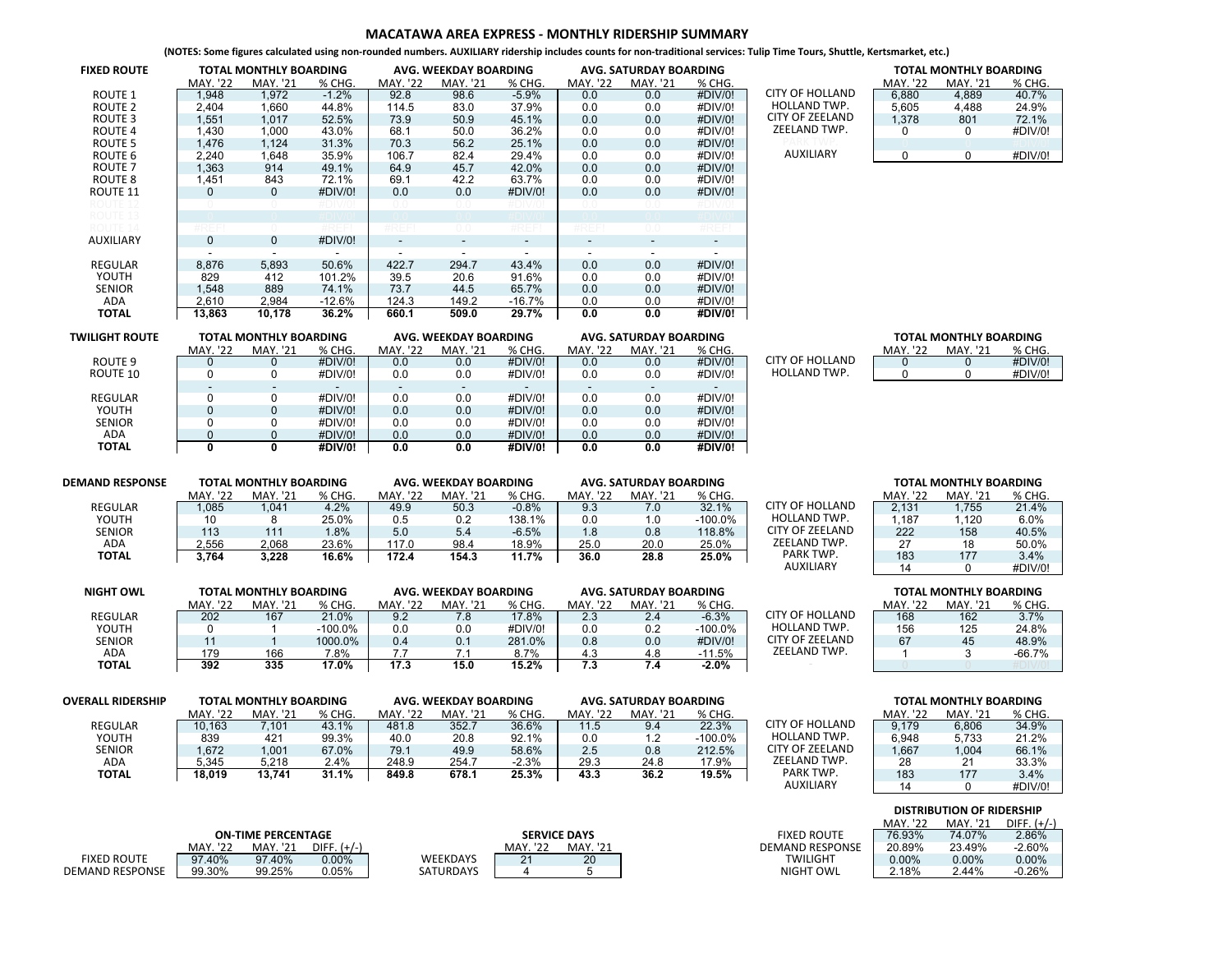## **Macatawa Area Express Ridership by Government Unit**

|                         |                       |                                  |          |                        |          | <b>Fixed Route</b>        |                  |                        |                                |              |                              |                  |                              |                              |                           |          |                        |          | <b>Reservation Service</b>       |                 |                        |                      |              |                |                  |                              |
|-------------------------|-----------------------|----------------------------------|----------|------------------------|----------|---------------------------|------------------|------------------------|--------------------------------|--------------|------------------------------|------------------|------------------------------|------------------------------|---------------------------|----------|------------------------|----------|----------------------------------|-----------------|------------------------|----------------------|--------------|----------------|------------------|------------------------------|
| <b>Fiscal</b><br>Year   | Total<br><b>Rides</b> | <b>City of</b><br><b>Holland</b> | %        | <b>Holland</b><br>Twp. | $\%$     | City of<br><b>Zeeland</b> | %                | <b>Zeeland</b><br>Twp. | %                              | Park<br>Twp. |                              | <b>Auxiliary</b> | $\%$                         | <b>Total</b><br><b>Rides</b> | City of<br><b>Holland</b> | %        | <b>Holland</b><br>Twp. | $\%$     | <b>City of</b><br><b>Zeeland</b> | %               | <b>Zeeland</b><br>Twp. | %                    | Park<br>Twp. | %              | <b>Auxiliary</b> | $\frac{9}{6}$                |
| <b>Oct-19</b>           | 29,615                | 15,152                           | 51       | 11,965                 | 40       | 2,387                     | 8                | 111                    | $\mathbf{0}$                   | 0            | $\Omega$                     | 0                | $\Omega$                     | 7,005                        | 3,496                     | 50       | 2,525                  | 36       | 427                              | 6               | 33                     | $\Omega$             | 524          | 7              | $\Omega$         | $\mathbf{0}$                 |
| <b>Nov-19</b>           | 26,277                | 13,731                           | 52       | 10,662                 | 41       | 1,833                     | $\overline{7}$   | 51                     | $\mathbf{0}$                   | 0            | $\overline{0}$               | 0                | $\mathbf{0}$                 | 5,881                        | 2,919                     | 50       | 2,136                  | 36       | 351                              | 6               | 25                     | $\mathbf{0}$         | 450          | 8              | $\mathbf 0$      | $\mathbf{0}$                 |
| $Dec-19$                | 25,808                | 13,232                           | 51       | 10,722                 | 42       | 1,816                     | $\overline{7}$   | 38                     | $\mathbf{0}$                   | 0            | $\mathbf{0}$                 | 0                | $\mathbf{0}$                 | 5,816                        | 2,886                     | 50       | 2,063                  | 35       | 351                              | 6               | 30                     | $\blacktriangleleft$ | 463          | 8              | 23               | $\mathbf{0}$                 |
| Jan-20                  | 27,883                | 14,732                           | 53       | 11,089                 | 40       | 2,014                     | $\overline{7}$   | 48                     | $\mathbf{0}$                   | 0            | $\mathbf{0}$                 | 0                | $\mathbf{0}$                 | 6,591                        | 3,334                     | 51       | 2,312                  | 35       | 387                              | 6               | 30                     | $\mathbf{0}$         | 528          | 8              | $\mathbf 0$      | $\mathbf{0}$                 |
| $Feb-20$                | 28,534                | 15,030                           | 53       | 11,463                 | 40       | 1,983                     | $\overline{7}$   | 58                     | $\mathbf{0}$                   | 0            | $\mathbf{0}$                 | 0                | $\mathbf{0}$                 | 6,088                        | 3,066                     | 50       | 2,112                  | 35       | 373                              | 6               | 32                     | $\blacktriangleleft$ | 505          | 8              | 0                | $\mathbf{0}$                 |
| Mar-20                  | 15,727                | 8,241                            | 52       | 6,342                  | 40       | 1,116                     | $\overline{7}$   | 28                     | $\Omega$                       | 0            | $\overline{0}$               | 0                | $\mathbf{0}$                 | 4,263                        | 2,093                     | 49       | 1,579                  | 37       | 292                              | $\overline{7}$  | 16                     | $\mathbf{0}$         | 283          | $\overline{7}$ | $\Omega$         | $\Omega$                     |
| Apr-20                  | 0                     | 0                                | ###      | 0                      | ###      | 0                         | ###              | 0                      | ###                            | 0            | ###                          | $\mathbf 0$      | ###                          | 2,219                        | 1,148                     | 52       | 832                    | 37       | 215                              | 10              | $\overline{2}$         | $\mathbf{0}$         | 22           | $\mathbf{1}$   | 0                | $\mathbf{0}$                 |
| May-20                  | 0                     | $\mathbf 0$                      | ###      | 0                      | ###      | $\mathbf 0$               | ###              | 0                      | ###                            | 0            | ###                          | $\mathbf 0$      | ###                          | 2,518                        | 1,274                     | 51       | 950                    | 38       | 231                              | 9               | $\overline{7}$         | $\mathbf{0}$         | 56           | $\overline{2}$ | $\mathbf{0}$     | $\mathbf{0}$                 |
| <b>Jun-20</b>           | $\mathbf 0$           | $\mathbf 0$                      | ###      | 0                      | ###      | $\mathbf 0$               | ###              | 0                      | ###                            | $\mathbf 0$  | ###                          | $\mathbf 0$      | ###                          | 3,812                        | 1,955                     | 51       | 1,434                  | 38       | 314                              | 8               | 11                     | $\mathbf{0}$         | 98           | 3              | $\mathbf 0$      | $\mathbf{0}$                 |
| Jul-20                  | $\Omega$              | $\Omega$                         | ###      | $\Omega$               | ###      | $\Omega$                  | ###              | $\mathbf 0$            | ###                            | $\Omega$     | ###                          | $\mathbf 0$      | ###                          | 4,322                        | 2,127                     | 49       | 1,767                  | 41       | 305                              | $\overline{7}$  | 30                     | $\overline{1}$       | 93           | $\overline{2}$ | $\Omega$         | $\overline{0}$               |
| Aug-20                  | 0                     | 0                                | ###      | $\Omega$               | ###      | 0                         | ###              | 0                      | ###                            | 0            | ###                          | 0                | ###                          | 4,856                        | 2,422                     | 50       | 1,941                  | 40       | 347                              | $\overline{7}$  | 50                     | -1                   | 96           | $\overline{2}$ | $\Omega$         | $\mathbf{0}$                 |
| Sep-20                  | $\mathbf{0}$          | $\Omega$                         | ###      | $\Omega$               | ###      | $\Omega$                  | ###              | 0                      | ###                            | 0            | ###                          | 0                | ###                          | 5,585                        | 3,009                     | 54       | 2,042                  | 37       | 405                              | $\overline{7}$  | 42                     | $\blacktriangleleft$ | 87           | $\overline{2}$ | $\Omega$         | $\mathbf{0}$                 |
| Total                   | 153,844               | 80,118                           | 52       | 62,243                 | 40       | 11,149                    | $\overline{7}$   | 334                    | $\mathbf{0}$                   | $\mathbf{0}$ | $\mathbf{0}$                 | $\mathbf{0}$     | $\mathbf{0}$                 | 58,956                       | 29,729                    | 50       | 21,693                 | 37       | 3,998                            | $\overline{7}$  | 308                    | 1                    | 3,205        | 5              | 23               | $\mathbf{0}$                 |
| <b>Oct-20</b>           | 0                     | 0                                | ###      | 0                      | ###      | 0                         | ###              | 0                      | ###                            | 0            | ###                          | $\mathbf 0$      | ###                          | 6,021                        | 3,429                     | 57       | 2,021                  | 34       | 430                              | 7               | 39                     | $\blacktriangleleft$ | 102          | $\overline{2}$ | $\mathbf 0$      | $\mathbf{0}$                 |
| <b>Nov-20</b>           | 0                     | $\mathbf 0$                      | ###      | 0                      | ###      | 0                         | ###              | 0                      | ###                            | 0            | ###                          | $\mathbf 0$      | ###                          | 4,590                        | 2,543                     | 55       | 1,547                  | 34       | 338                              | $\overline{7}$  | 46                     | -1                   | 116          | 3              | $\mathbf 0$      | $\mathbf{0}$                 |
| $Dec-20$                | $\mathbf 0$           | $\mathbf 0$                      | ###      | 0                      | ###      | $\mathbf 0$               | ###              | 0                      | ###                            | 0            | ###                          | $\mathbf 0$      | ###                          | 4,193                        | 2,209                     | 53       | 1,555                  | 37       | 248                              | $6\phantom{1}6$ | 47                     | $\blacktriangleleft$ | 134          | 3              | 0                | $\mathbf{0}$                 |
| Jan-21                  | 0                     | $\Omega$                         | ###      | $\Omega$               | ###      | $\Omega$                  | ###              | 0                      | ###                            | $\Omega$     | ###                          | 0                | ###                          | 4,137                        | 2,336                     | 56       | 1,390                  | 34       | 231                              | 6               | 37                     | $\overline{1}$       | 143          | 3              | $\Omega$         | $\mathbf{0}$                 |
| Feb-21                  | $\mathbf{0}$          | $\mathbf 0$                      | ###      | $\mathbf{0}$           | ###      | $\Omega$                  | ###              | 0                      | ###                            | 0            | ###                          | $\mathbf 0$      | ###                          | 4,035                        | 2,347                     | 58       | 1,323                  | 33       | 231                              | 6               | 14                     | $\mathbf{0}$         | 120          | 3              | $\mathbf 0$      | $\mathbf{0}$                 |
| $Mar-21$                | 8,565                 | 4,149                            | 48       | 3,769                  | 44       | 647                       | 8                | 0                      | $\overline{0}$                 | 0            | $\mathbf 0$                  | $\pmb{0}$        | $\mathbf{0}$                 | 3,995                        | 2,342                     | 59       | 1,318                  | 33       | 184                              | 5               | 12                     | $\mathbf{0}$         | 139          | 3              | 0                | $\mathbf{0}$                 |
| Apr-21                  | 9,806                 | 4,682                            | 48       | 4,448                  | 45       | 676                       | $\overline{7}$   | $\mathbf 0$            | $\mathbf{0}$                   | 0            | $\mathbf{0}$                 | $\mathbf 0$      | $\mathbf{0}$                 | 3,704                        | 2,115                     | 57       | 1,261                  | 34       | 167                              | 5               | 14                     | $\mathbf{0}$         | 147          | $\overline{4}$ | $\mathbf 0$      | $\overline{0}$               |
| May-21                  | 10,178<br>11,669      | 4,889<br>5,973                   | 48<br>51 | 4,488                  | 44       | 801<br>713                | 8<br>$6^{\circ}$ | $\mathbf 0$<br>0       | $\overline{0}$<br>$\mathbf{0}$ | 0<br>0       | $\mathbf{0}$<br>$\mathbf{0}$ | $\mathbf 0$<br>0 | $\mathbf{0}$<br>$\mathbf{0}$ | 3,228<br>3,473               | 1,755                     | 54<br>55 | 1,120                  | 35<br>34 | 158<br>175                       | 5<br>5          | 18<br>22               | $\overline{1}$<br>-1 | 177<br>183   | 5<br>5         | $\Omega$<br>0    | $\mathbf{0}$<br>$\mathbf{0}$ |
| <b>Jun-21</b><br>Jul-21 | 11,785                | 5,901                            | 50       | 4,983<br>5,062         | 43<br>43 | 822                       | $\overline{7}$   | 0                      | $\mathbf{0}$                   | 0            | $\mathbf{0}$                 | 0                | $\mathbf{0}$                 | 3,389                        | 1,908<br>1,853            | 55       | 1,185<br>1,160         | 34       | 173                              | 5               | 12                     | $\mathbf{0}$         | 191          | 6              | $\Omega$         | $\mathbf{0}$                 |
| Aug-21                  | 12,516                | 6,395                            | 51       | 5,249                  | 42       | 872                       | $\overline{7}$   | 0                      | $\Omega$                       | 0            | $\mathbf{0}$                 | 0                | $\mathbf{0}$                 | 3,513                        | 1,889                     | 54       | 1,238                  | 35       | 188                              | 5               | 21                     | -1                   | 177          | 5              | $\Omega$         | $\Omega$                     |
| Sep-21                  | 13,322                | 6,685                            | 50       | 5,607                  | 42       | 1,030                     | 8                | $\mathbf 0$            | $\overline{0}$                 | 0            | $\mathbf{0}$                 | 0                | $\overline{0}$               | 3,441                        | 1,851                     | 54       | 1,235                  | 36       | 185                              | $\sqrt{5}$      | 20                     | $\blacktriangleleft$ | 150          | $\overline{4}$ | $\mathbf 0$      | $\mathbf{0}$                 |
| <b>Total</b>            | 77,841                | 38,674                           | 50       | 33,606                 | 43       | 5,561                     | $\overline{7}$   | $\mathbf{0}$           | $\mathbf{0}$                   | $\mathbf{0}$ | $\mathbf{0}$                 | $\mathbf{0}$     | $\mathbf{0}$                 | 47,719                       | 26,577                    | 56       | 16,353                 | 34       | 2,708                            | 6               | 302                    | 1                    | 1,779        | 4              | $\mathbf{0}$     | $\bullet$                    |
| Oct-21                  | 14,570                | 7,045                            | 48       | 6,361                  | 44       | 1,164                     | 8                | 0                      | $\mathbf{0}$                   | 0            | $\mathbf{0}$                 | $\mathbf 0$      | $\overline{0}$               | 3,781                        | 2,051                     | 54       | 1,341                  | 35       | 201                              | 5               | 21                     | $\blacktriangleleft$ | 167          | 4              | $\mathbf 0$      | $\mathbf{0}$                 |
| <b>Nov-21</b>           | 14,675                | 7,350                            | 50       | 6,186                  | 42       | 1,139                     | 8                | 0                      | $\Omega$                       | 0            | $\overline{0}$               | 0                | $\mathbf{0}$                 | 3,794                        | 2,052                     | 54       | 1,267                  | 33       | 178                              | 5               | 23                     | -1                   | 202          | 5              | 72               | $\overline{2}$               |
| $Dec-21$                | 13,965                | 6,982                            | 50       | 5,859                  | 42       | 1,124                     | 8                | $\mathbf 0$            | $\mathbf{0}$                   | 0            | $\mathbf{0}$                 | $\mathbf 0$      | $\mathbf{0}$                 | 3,534                        | 1,896                     | 54       | 1,233                  | 35       | 181                              | 5               | 34                     | $\blacktriangleleft$ | 190          | 5              | $\mathbf 0$      | $\mathbf{0}$                 |
| Jan-22                  | 13,236                | 6,604                            | 50       | 5,527                  | 42       | 1,105                     | 8                | 0                      | $\mathbf 0$                    | 0            | $\overline{0}$               | $\mathbf 0$      | $\mathbf{0}$                 | 3,349                        | 1,826                     | 55       | 1,162                  | 35       | 162                              | 5               | 31                     | -1                   | 168          | 5              | 0                | $\mathbf{0}$                 |
| $=$ eb-22               | 15,720                | 7,830                            | 50       | 6,461                  | 41       | 1,429                     | $9^{\circ}$      | $\mathbf 0$            | $\mathbf{0}$                   | 0            | $\overline{0}$               | 0                | $\mathbf{0}$                 | 3,587                        | 1,892                     | 53       | 1,273                  | 35       | 213                              | $6\phantom{1}$  | 25                     | -1                   | 184          | 5              | 0                | $\mathbf{0}$                 |
| Mar-22                  | 19,155                | 9,846                            | 51       | 7,665                  | 40       | 1,644                     | $9^{\circ}$      | $\mathbf 0$            | $\Omega$                       | 0            | $\overline{0}$               | $\mathbf 0$      | $\mathbf{0}$                 | 4,061                        | 2,152                     | 53       | 1,456                  | 36       | 218                              | 5               | 27                     | $\overline{1}$       | 208          | 5              | 0                | $\overline{0}$               |
| Apr-22                  | 16,385                | 8,401                            | 51       | 6,696                  | 41       | 1,288                     | 8                | 0                      | $\overline{0}$                 | 0            | $\mathbf{0}$                 | 0                | $\overline{0}$               | 3,637                        | 2,017                     | 55       | 1,236                  | 34       | 203                              | 6               | 22                     | -1                   | 159          | $\overline{4}$ | 0                | $\mathbf{0}$                 |
| May-22                  | 13,863                | 6,880                            | 50       | 5,605                  | 40       | 1,378                     | 10 <sup>1</sup>  | 0                      | $\mathbf{0}$                   | 0            | $\mathbf{0}$                 | $\mathbf 0$      | $\mathbf{0}$                 | 3,763                        | 2,130                     | 57       | 1,187                  | 32       | 222                              | 6               | 27                     | $\blacktriangleleft$ | 183          | 5              | 14               | $\mathbf{0}$                 |
| <b>Jun-22</b>           | $\Omega$              | 0                                | ###      | $\Omega$               | ###      | $\Omega$                  | ###              | 0                      | ###                            | 0            | ###                          | 0                | ###                          | $\Omega$                     | 0                         | ###      | 0                      | ###      | $\Omega$                         | ###             | $\mathbf{0}$           | ###                  | $\Omega$     | ###            | $\Omega$         | ###                          |
| <b>Jul-22</b>           | 0                     | 0                                | ###      | 0                      | ###      | 0                         | ###              | 0                      | ###                            | 0            | ###                          | 0                | ###                          | 0                            | 0                         | ###      | 0                      | ###      | 0                                | ###             | 0                      | ###                  | 0            | ###            | 0                | ###                          |
| Aug-22                  | 0                     | $\mathbf 0$                      | ###      | 0                      | ###      | 0                         | ###              | 0                      | ###                            | 0            | ###                          | $\mathbf 0$      | ###                          | 0                            | 0                         | ###      | $\Omega$               | ###      | 0                                | ###             | $\Omega$               | ###                  | 0            | ###            | 0                | ###                          |
| Sep-22                  | 0                     | $\Omega$                         | ###      | $\Omega$               | ###      | $\mathbf 0$               | ###              | 0                      | ###                            | 0            | ###                          | $\mathbf{0}$     | ###                          | $\Omega$                     | $\mathbf 0$               | ###      | $\Omega$               | ###      | $\mathbf 0$                      | ###             | $\Omega$               | ###                  | $\Omega$     | ###            | $\mathbf 0$      | ###                          |
| <b>Total</b>            | 121.569               | 60.938                           | 50       | 50,360                 | 41       | 10.271                    | 8                | $\Omega$               | $\mathbf{0}$                   | $\mathbf{0}$ | $\mathbf{0}$                 | $\bf{0}$         | $\mathbf{0}$                 | 29.506                       | 16.016                    | 54       | 10.155                 | 34       | 1.578                            | 5               | 210                    | 1                    | 1.461        | 5              | 86               | $\bullet$                    |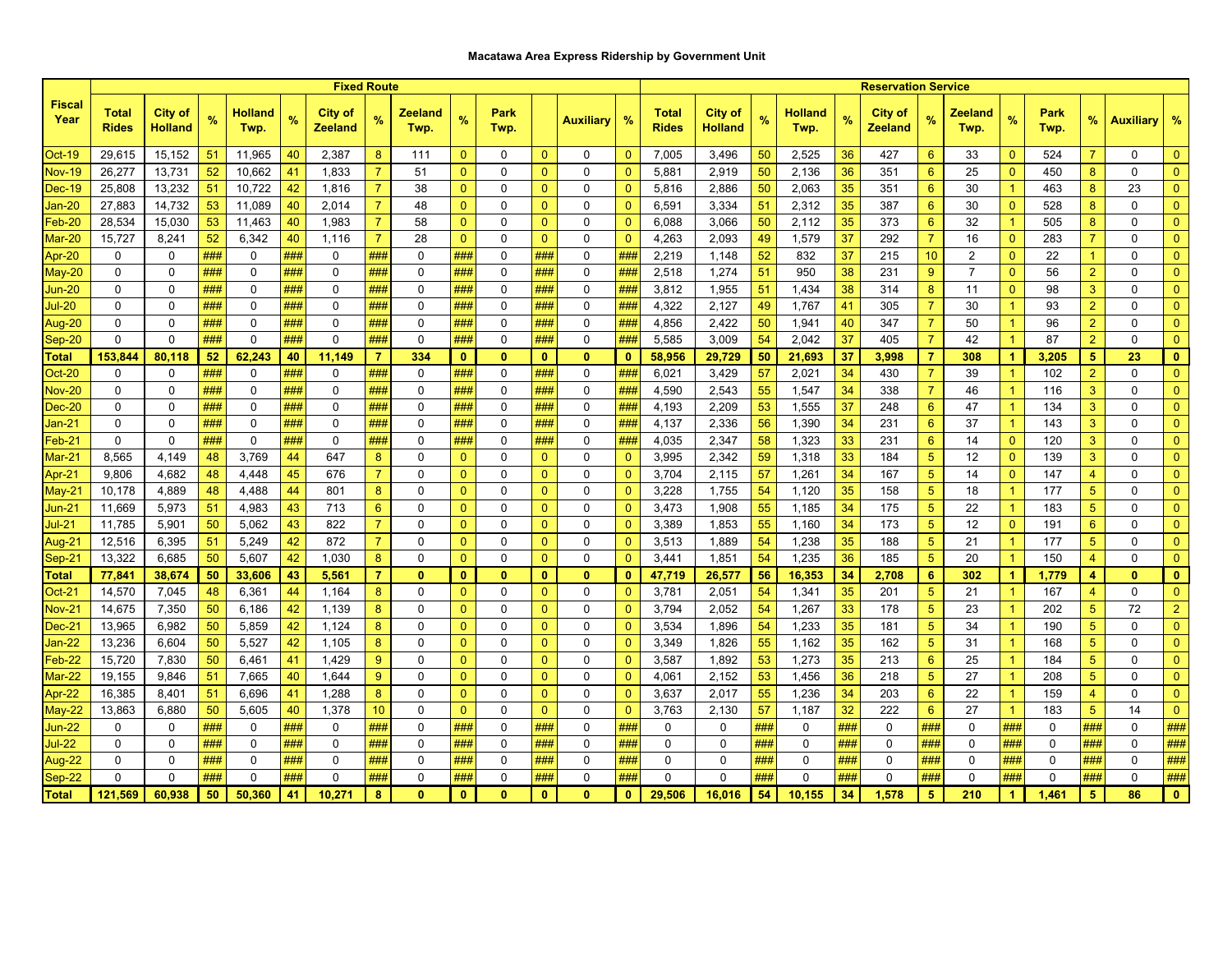## **Macatawa Area Express Ridership by Government Unit**

|                       |                              | <b>Twilight Fixed Route</b>      |     |                        |     |                              |                                  | <b>Night Owl Service</b> |                        |     |                                  |                      |                 |                      |                              |                                  |     |                        | <b>Total Service</b> |                                  |                |                   |                      |              |                      |                  |                |
|-----------------------|------------------------------|----------------------------------|-----|------------------------|-----|------------------------------|----------------------------------|--------------------------|------------------------|-----|----------------------------------|----------------------|-----------------|----------------------|------------------------------|----------------------------------|-----|------------------------|----------------------|----------------------------------|----------------|-------------------|----------------------|--------------|----------------------|------------------|----------------|
| <b>Fiscal</b><br>Year | <b>Total</b><br><b>Rides</b> | <b>City of</b><br><b>Holland</b> |     | <b>Holland</b><br>Twp. | %   | <b>Total</b><br><b>Rides</b> | <b>City of</b><br><b>Holland</b> | %                        | <b>Holland</b><br>Twp. | %   | <b>City of</b><br><b>Zeeland</b> | %                    | Zeeland<br>Twp. | %                    | <b>Total</b><br><b>Rides</b> | <b>City of</b><br><b>Holland</b> |     | <b>Holland</b><br>Twp. | %                    | <b>City of</b><br><b>Zeeland</b> | %              | Zeeland<br>Twp.   | $\frac{9}{6}$        | Park<br>Twp. | %                    | <b>Auxiliary</b> | $\%$           |
| <b>Oct-19</b>         | 669                          | 333                              | 50  | 336                    | 50  | 426                          | 155                              | 36                       | 203                    | 48  | 68                               | 16                   | 0               | $\mathbf{0}$         | 37,715                       | 19,136                           | 51  | 15,029                 | 40                   | 2,882                            | 8              | 144               | $\mathbf{0}$         | 524          |                      | 0                | $\mathbf{0}$   |
| <b>Nov-19</b>         | 624                          | 299                              | 48  | 325                    | 52  | 381                          | 140                              | 37                       | 160                    | 42  | 81                               | 21                   | $\Omega$        | $\mathbf{0}$         | 33.163                       | 17,089                           | 52  | 13,283                 | 40                   | 2,265                            | $\overline{7}$ | 76                | $\Omega$             | 450          |                      | $\mathbf 0$      | $\Omega$       |
| Dec-19                | 639                          | 323                              | 51  | 316                    | 49  | 346                          | 114                              | 33                       | 148                    | 43  | 84                               | 24                   | 0               | $\mathbf{0}$         | 32,609                       | 16,555                           | 51  | 13,249                 | 41                   | 2,251                            | $\overline{7}$ | 68                | $\mathbf{0}$         | 463          | $\mathbf{1}$         | 23               | $\overline{0}$ |
| Jan-20                | 741                          | 387                              | 52  | 354                    | 48  | 383                          | 114                              | 30                       | 176                    | 46  | 93                               | 24                   | $\Omega$        | $\mathbf{0}$         | 35,598                       | 18,567                           | 52  | 13,931                 | 39                   | 2,494                            | $\overline{7}$ | 78                | $\overline{0}$       | 528          | 1                    | $\mathbf 0$      | $\overline{0}$ |
| $Feb-20$              | 790                          | 417                              | 53  | 373                    | 47  | 356                          | 132                              | 37                       | 153                    | 43  | 71                               | 20                   | $\Omega$        | $\mathbf{0}$         | 35,768                       | 18,645                           | 52  | 14,101                 | 39                   | 2,427                            | $\overline{7}$ | 90                | $\overline{0}$       | 505          | 1                    | 0                | $\mathbf{0}$   |
| $Mar-20$              | 500                          | 219                              | 44  | 281                    | 56  | 260                          | 86                               | 33                       | 114                    | 44  | 60                               | 23                   | 0               | $\overline{0}$       | 20,750                       | 10,639                           | 51  | 8,316                  | 40                   | 1,468                            | $\overline{7}$ | 44                | $\overline{0}$       | 283          |                      | $\mathbf 0$      |                |
| Apr-20                | $\mathbf 0$                  | $\mathbf 0$                      | ### | $\mathbf 0$            | ### | $\mathbf 0$                  | $\mathbf 0$                      | ###                      | $\mathbf 0$            | ### | $\mathbf 0$                      | ###                  | 0               | ###                  | 2,219                        | 1,148                            | 52  | 832                    | 37                   | 215                              | 10             | $\overline{2}$    | $\overline{0}$       | 22           | $\overline{1}$       | $\mathbf 0$      | $\mathbf{0}$   |
| May-20                | $\Omega$                     | $\mathbf 0$                      | ### | $\mathbf 0$            | ### | 58                           | 48                               | 83                       | $\overline{7}$         | 12  | 3                                | $5\phantom{.0}$      | $\mathbf 0$     | $\overline{0}$       | 2,576                        | 1,322                            | 51  | 957                    | 37                   | 234                              | 9              | $\overline{7}$    | $\overline{0}$       | 56           | $\overline{2}$       | $\mathbf 0$      | $\Omega$       |
| Jun-20                | $\Omega$                     | $\Omega$                         | ### | $\mathbf{0}$           | ### | 295                          | 167                              | 57                       | 121                    | 41  | $\overline{7}$                   | $\overline{2}$       | $\Omega$        | $\overline{0}$       | 4,107                        | 2,122                            | 52  | 1,555                  | 38                   | 321                              | 8              | 11                | $\mathbf{0}$         | 98           | $\overline{2}$       | $\mathbf{0}$     | $\mathbf{0}$   |
| Jul-20                | $\Omega$                     | 0                                | ### | $\mathbf 0$            | ### | 351                          | 174                              | 50                       | 174                    | 50  | 3                                | $\blacktriangleleft$ | 0               | $\mathbf{0}$         | 4,673                        | 2,301                            | 49  | 1,941                  | 42                   | 308                              | $\overline{7}$ | 30                | -1                   | 93           | $\overline{2}$       | $\mathbf 0$      | $\Omega$       |
| Aug-20                | $\Omega$                     | $\mathbf 0$                      | ### | $\mathbf 0$            | ### | 413                          | 207                              | 50                       | 206                    | 50  | 0                                | $\overline{0}$       | $\Omega$        | $\mathbf{0}$         | 5,269                        | 2,629                            | 50  | 2,147                  | 41                   | 347                              | $\overline{7}$ | 50                | -1                   | 96           | $\overline{2}$       | $\mathbf 0$      | $\Omega$       |
| Sep-20                | $\Omega$                     | 0                                | ### | $\mathbf 0$            | ### | 413                          | 181                              | 44                       | 227                    | 55  | 5                                | $\overline{1}$       | $\mathbf{0}$    | $\overline{0}$       | 5,998                        | 3,190                            | 53  | 2,269                  | 38                   | 410                              | $\overline{7}$ | 42                | $\blacktriangleleft$ | 87           | $\overline{1}$       | 0                | $\Omega$       |
| Total                 | 3,963                        | 1,978                            | 50  | 1,985                  | 50  | 3,682                        | 1,518                            | 41                       | 1,689                  | 46  | 475                              | 13                   | $\Omega$        | $\mathbf{0}$         | 220,445                      | 113,343                          | 51  | 87,610                 | 40                   | 15,622                           | $\overline{7}$ | 642               | $\bf{0}$             | 3,205        | 3                    | 23               | $\mathbf{0}$   |
| $Oct-20$              | $\mathbf 0$                  | $\mathbf 0$                      | ### | $\mathbf 0$            | ### | 485                          | 193                              | 40                       | 278                    | 57  | 6                                | $\overline{1}$       | 8               | $\overline{2}$       | 6,506                        | 3,622                            | 56  | 2,299                  | 35                   | 436                              | $\overline{7}$ | 47                | $\overline{1}$       | 102          | $\overline{2}$       | 0                | $\overline{0}$ |
| $Nov-20$              | $\Omega$                     | $\mathbf 0$                      | ### | $\mathbf 0$            | ### | 351                          | 130                              | 37                       | 200                    | 57  | 16                               | $5\phantom{.0}$      | 5               |                      | 4,941                        | 2,673                            | 54  | 1,747                  | 35                   | 354                              | $\overline{7}$ | 51                | -1                   | 116          | $\overline{2}$       | $\mathbf 0$      | $\Omega$       |
| $Dec-20$              | 0                            | $\Omega$                         | ### | $\mathbf{0}$           | ### | 265                          | 115                              | 43                       | 133                    | 50  | 6                                | $\overline{2}$       | 11              | $\overline{4}$       | 4,458                        | 2,324                            | 52  | 1,688                  | 38                   | 254                              | $6^{\circ}$    | 58                | $\blacktriangleleft$ | 134          | 3                    | $\mathbf 0$      | $\mathbf{0}$   |
| Jan-21                | 0                            | 0                                | ### | $\mathbf 0$            | ### | 314                          | 119                              | 38                       | 171                    | 54  | 24                               | 8                    | 0               | $\mathbf{0}$         | 4,451                        | 2,455                            | 55  | 1,561                  | 35                   | 255                              | $6^{\circ}$    | 37                | $\blacktriangleleft$ | 143          | 3                    | $\mathbf 0$      | $\mathbf{0}$   |
| $=$ eb-21             | $\Omega$                     | 0                                | ### | $\mathbf 0$            | ### | 354                          | 135                              | 38                       | 183                    | 52  | 36                               | 10 <sup>1</sup>      | 0               | $\mathbf{0}$         | 4,389                        | 2,482                            | 57  | 1,506                  | 34                   | 267                              | $6^{\circ}$    | 14                | $\overline{0}$       | 120          | 3                    | 0                | $\Omega$       |
| $Mar-21$              | $\Omega$                     | 0                                | ### | $\mathbf 0$            | ### | 417                          | 184                              | 44                       | 194                    | 47  | 39                               | $\overline{9}$       | $\mathbf{0}$    | $\mathbf{0}$         | 12,977                       | 6,675                            | 51  | 5,281                  | 41                   | 870                              | $\overline{7}$ | $12 \overline{ }$ | $\mathbf{0}$         | 139          | 1                    | 0                | $\mathbf{0}$   |
| Apr-21                | $\Omega$                     | $\Omega$                         | ### | $\Omega$               | ### | 353                          | 149                              | 42                       | 147                    | 42  | 57                               | 16                   | $\mathbf{0}$    | $\Omega$             | 13,863                       | 6,946                            | 50  | 5,856                  | 42                   | 900                              | $6^{\circ}$    | 14                | $\mathbf{0}$         | 147          |                      | 0                | $\Omega$       |
| May-21                | $\Omega$                     | $\mathbf 0$                      | ### | $\mathbf 0$            | ### | 335                          | 162                              | 48                       | 125                    | 37  | 45                               | 13                   | 3               |                      | 13,741                       | 6,806                            | 50  | 5,733                  | 42                   | 1,004                            | $\overline{7}$ | 21                | $\overline{0}$       | 177          | $\overline{1}$       | $\mathbf 0$      | $\mathbf{0}$   |
| Jun-21                | $\Omega$                     | $\mathbf 0$                      | ### | $\Omega$               | ### | 357                          | 173                              | 48                       | 134                    | 38  | 50                               | 14                   | $\Omega$        | $\Omega$             | 15,499                       | 8,054                            | 52  | 6,302                  | 41                   | 938                              | $6^{\circ}$    | 22                | $\overline{0}$       | 183          |                      | $\mathbf 0$      | $\mathbf{0}$   |
| Jul-21                | $\Omega$                     | $\Omega$                         | ### | $\Omega$               | ### | 340                          | 157                              | 46                       | 139                    | 41  | 42                               | 12                   | $\overline{2}$  |                      | 15,514                       | 7,911                            | 51  | 6,361                  | 41                   | 1,037                            | $\overline{7}$ | 14                | $\mathbf{0}$         | 191          |                      | $\mathbf 0$      | $\mathbf{0}$   |
| Aug-21                | $\mathbf{0}$                 | $\mathbf 0$                      | ### | $\mathbf 0$            | ### | 393                          | 187                              | 48                       | 146                    | 37  | 58                               | 15                   | $\overline{2}$  |                      | 16,422                       | 8,471                            | 52  | 6,633                  | 40                   | 1,118                            | $\overline{7}$ | 23                | $\mathbf{0}$         | 177          | $\overline{1}$       | $\mathbf 0$      | $\overline{0}$ |
| Sep-21                | $\mathbf 0$                  | $\mathbf 0$                      | ### | $\mathbf 0$            | ### | 374                          | 157                              | 42                       | 152                    | 41  | 64                               | 17                   | $\mathbf{1}$    | $\overline{0}$       | 17,137                       | 8,693                            | 51  | 6,994                  | 41                   | 1,279                            | $\overline{7}$ | 21                | $\Omega$             | 150          | $\overline{1}$       | $\mathbf 0$      | $\Omega$       |
| Total                 | $\bf{0}$                     | $\mathbf{0}$                     | ### | $\mathbf{0}$           | ### | 4,338                        | 1.861                            | 43                       | 2,002                  | 46  | 443                              | 10                   | 32 <sub>2</sub> | $\blacktriangleleft$ | 129,898                      | 67,112                           | -52 | 51,961                 | 40                   | 8,712                            | $\overline{7}$ | 334               | $\mathbf{0}$         | 1,779        | $\blacktriangleleft$ | $\mathbf{0}$     | $\mathbf{0}$   |
| $Oct-21$              | 0                            | $\Omega$                         | ### | $\mathbf{0}$           | ### | 387                          | 184                              | 48                       | 146                    | 38  | 55                               | 14                   | $\overline{2}$  |                      | 18,738                       | 9,280                            | 50  | 7,848                  | 42                   | 1,420                            | 8              | 23                | $\theta$             | 167          |                      | $\mathbf{0}$     | $\mathbf{0}$   |
| <b>Nov-21</b>         | $\Omega$                     | $\Omega$                         | ### | $\Omega$               | ### | 403                          | 207                              | 51                       | 134                    | 33  | 60                               | 15                   | 2               | $\mathbf{0}$         | 18,872                       | 9,609                            | 51  | 7,587                  | 40                   | 1,377                            | $\overline{7}$ | 25                | $\overline{0}$       | 202          |                      | 72               | $\Omega$       |
| $Dec-21$              | $\Omega$                     | $\mathbf 0$                      | ### | $\mathbf 0$            | ### | 403                          | 190                              | 47                       | 148                    | 37  | 61                               | 15                   | 4               |                      | 17,902                       | 9,068                            | 51  | 7,240                  | 40                   | 1,366                            | 8 <sup>°</sup> | 38                | $\overline{0}$       | 190          |                      | $\mathbf 0$      | $\Omega$       |
| Jan-22                | $\Omega$                     | 0                                | ### | 0                      | ### | 347                          | 144                              | 41                       | 137                    | 39  | 64                               | 18                   | $\overline{2}$  |                      | 16,932                       | 8,574                            | 51  | 6,826                  | 40                   | 1,331                            | 8              | 33                | $\overline{0}$       | 168          |                      | 0                | $\mathbf{0}$   |
| $=$ eb-22             | $\Omega$                     | $\Omega$                         | ### | $\Omega$               | ### | 368                          | 172                              | 47                       | 118                    | 32  | 78                               | 21                   | $\mathbf{0}$    | $\mathbf{0}$         | 19,675                       | 9,894                            | 50  | 7,852                  | 40                   | 1,720                            | $9^{\circ}$    | 25                | $\overline{0}$       | 184          |                      | $\mathbf 0$      | $\mathbf{0}$   |
| $Mar-22$              | $\Omega$                     | $\mathbf 0$                      | ### | $\mathbf 0$            | ### | 490                          | 252                              | 51                       | 170                    | 35  | 68                               | 14                   | 0               | $\mathbf{0}$         | 23,706                       | 12,250                           | 52  | 9,291                  | 39                   | 1,930                            | 8 <sup>°</sup> | 27                | $\overline{0}$       | 208          | $\overline{1}$       | $\mathbf 0$      | $\mathbf{0}$   |
| $\text{Ar-}22$        |                              | $\Omega$                         | ### | $\Omega$               | ### | 485                          | 224                              | 46                       | 173                    | 36  | 87                               | 18                   | $\mathbf 1$     | $\overline{0}$       | 20,507                       | 10,642                           | 52  | 8,105                  | 40                   | 1,578                            | 8              | 23                | $\overline{0}$       | 159          | 1                    | $\mathbf 0$      | $\Omega$       |
| $May-22$              | $\Omega$                     | 0                                | ### | $\mathbf 0$            | ### | 392                          | 168                              | 43                       | 156                    | 40  | 67                               | 17                   | $\overline{1}$  | $\mathbf{0}$         | 18,018                       | 9,178                            | 51  | 6,948                  | 39                   | 1,667                            | 9              | 28                | $\mathbf{0}$         | 183          | -1                   | 14               | $\overline{0}$ |
| Jun-22                | $\Omega$                     | $\mathbf 0$                      | ### | $\Omega$               | ### | 0                            | $\Omega$                         | ###                      | $\Omega$               | ### | $\Omega$                         | ###                  | $\mathbf{0}$    | ###                  | $\mathbf{0}$                 | 0                                | ### | 0                      | ###                  | 0                                | ###            | $\mathbf 0$       | ###                  | 0            | ###                  | $\mathbf 0$      | ###            |
| Jul-22                | $\Omega$                     | $\mathbf 0$                      | ### | $\mathbf 0$            | ### | $\mathbf 0$                  | $\Omega$                         | ###                      | $\mathbf{0}$           | ### | 0                                | ###                  | $\mathbf{0}$    | ###                  | $\Omega$                     | $\Omega$                         | ### | $\mathbf 0$            | ###                  | $\mathbf 0$                      | ###            | 0                 | ###                  | 0            | ###                  | $\mathbf{0}$     | ###            |
| Aug-22                | $\Omega$                     | $\Omega$                         | ### | $\mathbf{0}$           | ### | $\Omega$                     | $\Omega$                         | ###                      | $\Omega$               | ### | $\Omega$                         | ###                  | $\Omega$        | ###                  | $\Omega$                     | $\Omega$                         | ### | $\Omega$               | ###                  | $\Omega$                         | ###            | $\Omega$          | ###                  | 0            | ###                  | $\mathbf{0}$     | ###            |
| Sep-22                | 0                            | 0                                | ### | $\Omega$               | ### | $\mathbf 0$                  | 0                                | ###                      | 0                      | ### | 0                                | ###                  | 0               | ###                  | $\Omega$                     | $\mathbf 0$                      | ### | $\mathbf 0$            | ###                  | $\Omega$                         | ###            | 0                 | ###                  | 0            | ###                  | 0                | ###            |
| <b>Total</b>          | $\bf{0}$                     | $\Omega$                         | ### | $\bf{0}$               | ### | 3.275                        | 1,541                            | 47                       | 1.182                  | 36  | 540                              | 16                   | 12              | $\mathbf{0}$         | 154,350                      | 78,495                           | 51  | 61.697                 | 40                   | 12,389                           | 8              | 222               | $\mathbf{0}$         | 1,461        | $\blacktriangleleft$ | 86               | $\mathbf{0}$   |

| <b>Historical</b><br><b>Ridership</b> | <b>Historical</b><br><b>Ridership Through</b><br><b>FY2022</b> |
|---------------------------------------|----------------------------------------------------------------|
| FY2000-FY2021                         |                                                                |
| 6,792,889                             | 6,947,239                                                      |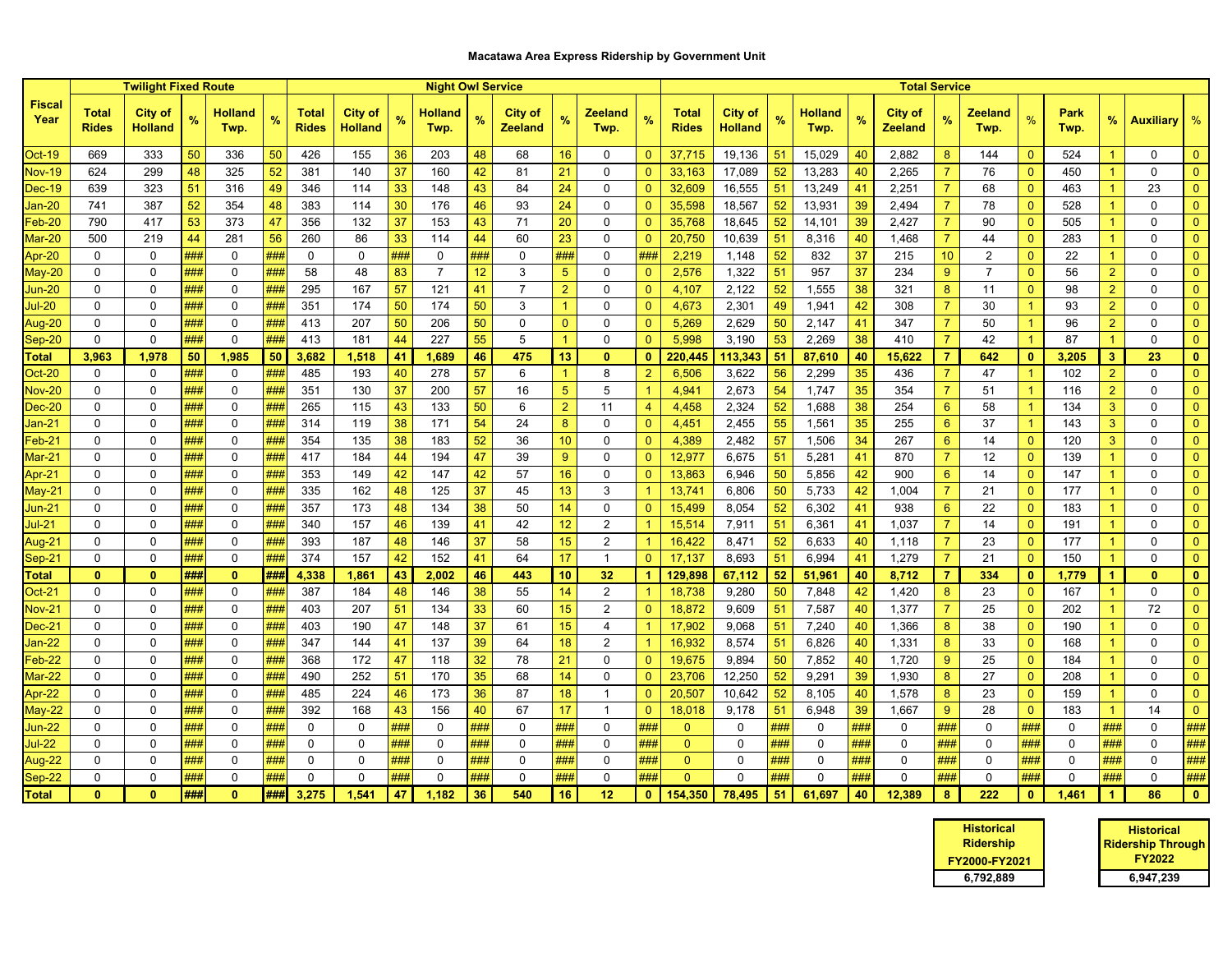

# **Budget by Organization Report**

Through 05/31/22 Prior Fiscal Year Activity Included Summary Listing

|                                                      | Adopted        | <b>Budget</b>     | Amended         | <b>Current Month</b> | <b>YTD</b>        | <b>YTD</b>          | Budget - YTD % Used/ |          |                         |
|------------------------------------------------------|----------------|-------------------|-----------------|----------------------|-------------------|---------------------|----------------------|----------|-------------------------|
| Organization                                         | <b>Budget</b>  | <b>Amendments</b> | <b>Budget</b>   | <b>Transactions</b>  | Encumbrances      | <b>Transactions</b> | <b>Transactions</b>  | Rec'd    | <b>Prior Year Total</b> |
| Fund 103 - General Fund                              |                |                   |                 |                      |                   |                     |                      |          |                         |
| <b>REVENUE</b>                                       |                |                   |                 |                      |                   |                     |                      |          |                         |
| Department 000 - General Revenues                    | 12,000.00      | .00.              | 12,000.00       | 349.13               | .00               | 1,690.77            | 10,309.23            | 14       | 8,485.66                |
| Department 537 - Routine Transit Operations          |                |                   |                 |                      |                   |                     |                      |          |                         |
| Division 4 - General                                 | 1,579,871.00   | .00.              | 1,579,871.00    | 21,202.72            | .00               | 80,074.89           | 1,499,796.11         | 5        | 1,027,189.79            |
| Division 5 - Grants                                  | 4,286,567.00   | 5,236,786.00      | 9,523,353.00    | 209,107.00           | .00               | 2,055,670.82        | 7,467,682.18         | 22       | 4,506,840.45            |
| Division 6 - Operating Assistance                    | 335,000.00     | .00.              | 335,000.00      | .00.                 | .00               | 96,487.59           | 238,512.41           | 29       | 142,092.30              |
| Division N - New Freedom                             | .00            | .00.              | .00.            | .00.                 | .00               | .00                 | .00                  | $^{+++}$ | 142,953.00              |
| Division T - Trolley                                 | 800.00         | .00.              | 800.00          | .00.                 | .00               | .00.                | 800.00               | 0        | .00.                    |
| Department 537 - Routine Transit Operations Totals   | \$6,202,238.00 | \$5,236,786.00    | \$11,439,024.00 | \$230,309.72         | \$0.00            | \$2,232,233.30      | \$9,206,790.70       | 20%      | \$5,819,075.54          |
| <b>REVENUE TOTALS</b>                                | \$6,214,238.00 | \$5,236,786.00    | \$11,451,024.00 | \$230,658.85         | \$0.00            | \$2,233,924.07      | \$9,217,099.93       | 20%      | \$5,827,561.20          |
| <b>EXPENSE</b>                                       |                |                   |                 |                      |                   |                     |                      |          |                         |
| Department 171 - Management & Administration         |                |                   |                 |                      |                   |                     |                      |          |                         |
| Division N - New Freedom                             | .00.           | 41,781.00         | 41,781.00       | .00                  | .00               | 23,484.27           | 18,296.73            | 56       | 45,247.57               |
| Department 171 - Management & Administration Totals  | \$718,930.00   | \$0.00            | \$718,930.00    | \$50,063.14          | \$20,055.00       | \$1,957,326.76      | (\$1,258,451.76)     | 275%     | \$737,630.64            |
| Department 266 - Customer Service & Marketing        |                |                   |                 |                      |                   |                     |                      |          |                         |
| Division M - Mobility Grant                          | .00            | 70,000.00         | 70,000.00       | 665.06               | .00               | 7,912.51            | 62,087.49            | 11       | 42,941.25               |
| Division N - New Freedom                             | .00            | 25,308.00         | 25,308.00       | .00.                 | .00               | 11,520.41           | 13,787.59            | 46       | 22,428.86               |
| Department 266 - Customer Service & Marketing Totals | \$435,285.00   | \$70,000.00       | \$505,285.00    | \$33,985.88          | \$0.00            | \$283,828.94        | \$221,456.06         | 56%      | \$433,517.43            |
| Department 537 - Routine Transit Operations          |                |                   |                 |                      |                   |                     |                      |          |                         |
| Division N - New Freedom                             | .00            | 180,405.00        | 180,405.00      | 12,423.25            | .00               | 123,047.04          | 57,357.96            | 68       | 206,126.58              |
| Division T - Trolley                                 | .00            | .00               | .00             | .00.                 | .00               | .00.                | .00                  | $^{+++}$ | .00                     |
| Department 537 - Routine Transit Operations Totals   | \$3,104,874.00 | \$0.00            | \$3,104,874.00  | \$217,520.85         | \$6,000.00        | \$2,182,973.29      | \$915,900.71         | 71%      | \$2,825,888.56          |
| Department 591 - Transit Maintenance                 |                |                   |                 |                      |                   |                     |                      |          |                         |
| Division N - New Freedom                             | .00            | 37,506.00         | 37,506.00       | .00                  | .00               | 20,096.35           | 17,409.65            | 54       | 38,361.71               |
| Department 591 - Transit Maintenance Totals          | \$645,632.00   | \$0.00            | \$645,632.00    | \$52,736.63          | \$0.00            | \$473,100.11        | \$172,531.89         | 73%      | \$654,725.17            |
| Department 890 - Contingencies Appropriation         | 35,000.00      | .00.              | 35,000.00       | .00.                 | .00               | .00                 | 35,000.00            | 0        | .00                     |
| Department CAP - Capital Outlay                      | 533,706.00     | 4,863,080.00      | 5,396,786.00    | 40,070.96            | 670,022.70        | 334,268.23          | 4,392,495.07         | 19       | 135,787.15              |
| <b>EXPENSE TOTALS</b>                                | \$5,473,427.00 | \$4,933,080.00    | \$10,406,507.00 | \$394,377.46         | \$696,077.70      | \$5,231,497.33      | \$4,478,931.97       | 57%      | \$4,787,548.95          |
|                                                      |                |                   |                 |                      |                   |                     |                      |          |                         |
| Fund 103 - General Fund Totals                       |                |                   |                 |                      |                   |                     |                      |          |                         |
| <b>REVENUE TOTALS</b>                                | 6,214,238.00   | 5,236,786.00      | 11,451,024.00   | 230,658.85           | .00               | 2,233,924.07        | 9,217,099.93         | 20%      | 5,827,561.20            |
| <b>EXPENSE TOTALS</b>                                | 5,473,427.00   | 4,933,080.00      | 10,406,507.00   | 394,377.46           | 696,077.70        | 5,231,497.33        | 4,478,931.97         | 57%      | 4,787,548.95            |
| Fund 103 - General Fund Totals                       | \$740,811.00   | \$303,706.00      | \$1,044,517.00  | (\$163,718.61)       | $(*696,077.70)$   | (\$2,997,573.26)    | \$4,738,167.96       |          | \$1,040,012.25          |
|                                                      |                |                   |                 |                      |                   |                     |                      |          |                         |
| <b>Grand Totals</b>                                  |                |                   |                 |                      |                   |                     |                      |          |                         |
| <b>REVENUE TOTALS</b>                                | 6,214,238.00   | 5,236,786.00      | 11,451,024.00   | 230,658.85           | .00               | 2,233,924.07        | 9,217,099.93         | 20%      | 5,827,561.20            |
| <b>EXPENSE TOTALS</b>                                | 5,473,427.00   | 4,933,080.00      | 10,406,507.00   | 394,377.46           | 696,077.70        | 5,231,497.33        | 4,478,931.97         | 57%      | 4,787,548.95            |
| <b>Grand Totals</b>                                  | \$740,811.00   | \$303,706.00      | \$1,044,517.00  | ( \$163, 718.61)     | $($ \$696,077.70) | ( \$2,997,573.26)   | \$4,738,167.96       |          | \$1,040,012.25          |
|                                                      |                |                   |                 |                      |                   |                     |                      |          |                         |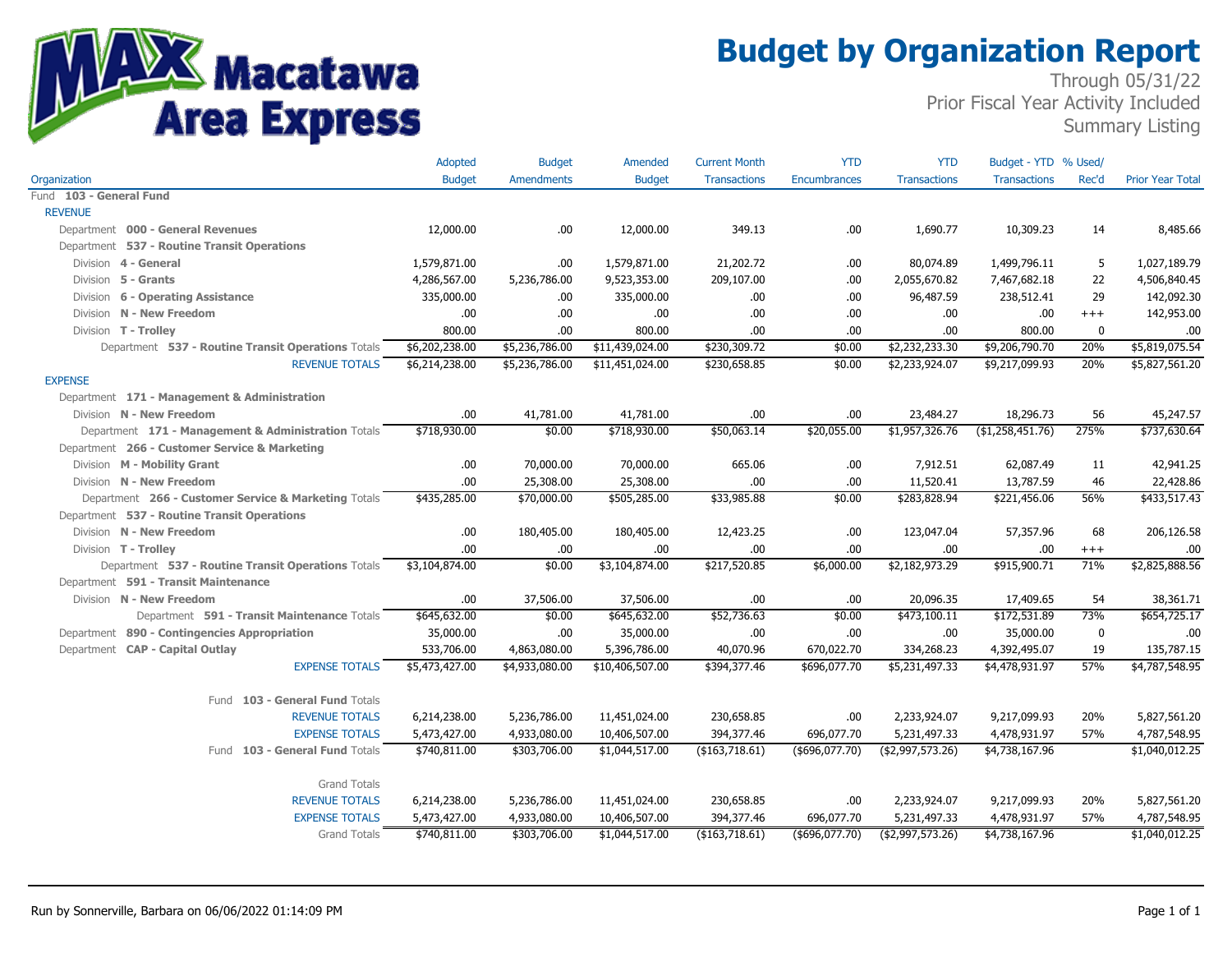# **MARIS Macatawa**<br>Area Express

# **Expense Budget by Organization Report**

Through 05/31/22 Prior Fiscal Year Activity Included Summary Listing

|                                                      | Adopted        | <b>Budget</b>     | Amended         | <b>Current Month</b> | <b>YTD</b>   | <b>YTD</b>          | Budget - YTD % Used/ |       |                         |
|------------------------------------------------------|----------------|-------------------|-----------------|----------------------|--------------|---------------------|----------------------|-------|-------------------------|
| Organization                                         | <b>Budget</b>  | <b>Amendments</b> | <b>Budget</b>   | <b>Transactions</b>  | Encumbrances | <b>Transactions</b> | <b>Transactions</b>  | Rec'd | <b>Prior Year Total</b> |
| Fund 103 - General Fund                              |                |                   |                 |                      |              |                     |                      |       |                         |
| <b>EXPENSE</b>                                       |                |                   |                 |                      |              |                     |                      |       |                         |
| Department 171 - Management & Administration         |                |                   |                 |                      |              |                     |                      |       |                         |
| Division N - New Freedom                             | .00.           | 41,781.00         | 41,781.00       | .00.                 | .00          | 23,484.27           | 18,296.73            | 56    | 45,247.57               |
| Department 171 - Management & Administration Totals  | \$718,930.00   | \$0.00            | \$718,930.00    | \$50,063.14          | \$20,055.00  | \$1,957,326.76      | (\$1,258,451.76)     | 275%  | \$737,630.64            |
| Department 266 - Customer Service & Marketing        |                |                   |                 |                      |              |                     |                      |       |                         |
| Division M - Mobility Grant                          | .00            | 70,000.00         | 70,000.00       | 665.06               | .00          | 7,912.51            | 62,087.49            | 11    | 42,941.25               |
| Division N - New Freedom                             | .00            | 25,308.00         | 25,308.00       | .00                  | .00          | 11,520.41           | 13,787.59            | 46    | 22,428.86               |
| Department 266 - Customer Service & Marketing Totals | \$435,285.00   | \$70,000.00       | \$505,285.00    | \$33,985.88          | \$0.00       | \$283,828.94        | \$221,456.06         | 56%   | \$433,517.43            |
| Department 537 - Routine Transit Operations          |                |                   |                 |                      |              |                     |                      |       |                         |
| Division N - New Freedom                             | .00            | 180,405.00        | 180,405.00      | 12,423.25            | .00          | 123,047.04          | 57,357.96            | 68    | 206,126.58              |
| Division T - Trolley                                 | .00            | .00               | .00             | .00                  | .00          | .00                 | .00                  | $+++$ | .00                     |
| Department 537 - Routine Transit Operations Totals   | \$3,104,874.00 | \$0.00            | \$3,104,874.00  | \$217,520.85         | \$6,000.00   | \$2,182,973.29      | \$915,900.71         | 71%   | \$2,825,888.56          |
| Department 591 - Transit Maintenance                 |                |                   |                 |                      |              |                     |                      |       |                         |
| Division N - New Freedom                             | .00            | 37,506.00         | 37,506.00       | .00.                 | .00          | 20,096.35           | 17,409.65            | 54    | 38,361.71               |
| Department 591 - Transit Maintenance Totals          | \$645,632.00   | \$0.00            | \$645,632.00    | \$52,736.63          | \$0.00       | \$473,100.11        | \$172,531.89         | 73%   | \$654,725.17            |
| Department 890 - Contingencies Appropriation         | 35,000.00      | .00               | 35,000.00       | .00                  | .00          | .00                 | 35,000.00            | 0     | .00                     |
| Department CAP - Capital Outlay                      | 533,706.00     | 4,863,080.00      | 5,396,786.00    | 40,070.96            | 670,022.70   | 334,268.23          | 4,392,495.07         | 19    | 135,787.15              |
| <b>EXPENSE TOTALS</b>                                | \$5,473,427.00 | \$4,933,080.00    | \$10,406,507.00 | \$394,377.46         | \$696,077.70 | \$5,231,497.33      | \$4,478,931.97       | 57%   | \$4,787,548.95          |
| Fund 103 - General Fund Totals                       | \$5,473,427.00 | \$4,933,080.00    | \$10,406,507.00 | \$394,377.46         | \$696,077.70 | \$5,231,497.33      | \$4,478,931.97       |       | \$4,787,548.95          |
| <b>Grand Totals</b>                                  | \$5,473,427.00 | \$4,933,080.00    | \$10,406,507.00 | \$394,377.46         | \$696,077.70 | \$5,231,497.33      | \$4,478,931.97       |       | \$4,787,548.95          |